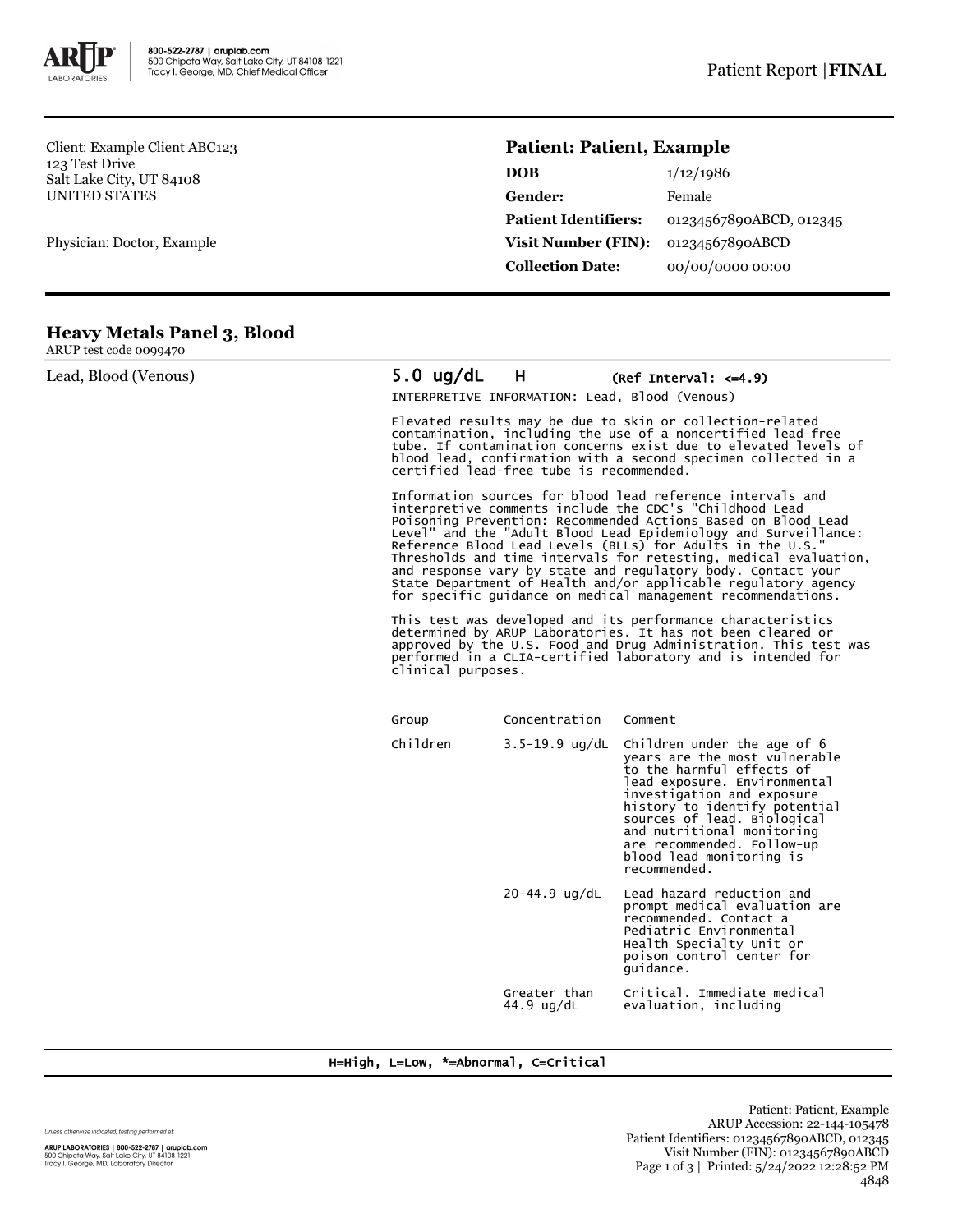

|          |                            | detailed neurological exam is<br>recommended. Consider<br>chelation therapy when<br>symptoms of lead toxicity are<br>present. Contact a Pediatric<br>Environmental Health<br>Specialty Unit or poison<br>control center for<br>assistance. |
|----------|----------------------------|--------------------------------------------------------------------------------------------------------------------------------------------------------------------------------------------------------------------------------------------|
| Adu $1t$ | $5 - 19.9$ ug/dL           | Medical removal is<br>recommended for pregnant<br>women or those who are trying<br>or may become pregnant.<br>Adverse health effects are<br>possible. Reduced lead<br>exposure and increased blood<br>lead monitoring are<br>recommended.  |
|          | $20-69.9$ ug/dL            | Adverse health effects are<br>indicated. Medical removal<br>from lead exposure is<br>required by OSHA if blood<br>lead level exceeds 50 ug/dL.<br>Prompt medical evaluation is<br>recommended.                                             |
|          | Greater than<br>69.9 ug/dL | Critical. Immediate medical<br>evaluation is recommended.<br>Consider chelation therapy<br>when symptoms of lead<br>toxicity are present.                                                                                                  |
|          |                            |                                                                                                                                                                                                                                            |

Mercury Blood **12.0 ug/L** H (Ref Interval: <=10.0)

INTERPRETIVE INFORMATION: Mercury, Blood

Elevated results may be due to skin or collection-related contamination, including the use of a noncertified metal-free<br>collection/transport tube. If contamination concerns exist due<br>to elevated levels of blood mercury, confirmation with a second<br>specimen collected in a certified

Blood mercury levels predominantly reflect recent exposure and are most useful in the diagnosis of acute poisoning as blood mercury concentrations rise sharply and fall quickly over several days after ingestion. Blood concentrations in unexposed individuals rarely exceed 20 ug/L. The provided reference interval relates to inorganic mercury concentrations. Dietary and non-occupational exposure to organic mercury forms may contribute to an elevated total mercury result. Clinical presentation after toxic exposure to organic mercury may include dysarthria, ataxia and constricted vision fields with mercury blood concentrations from 20 to 50 ug/L.

This test was developed and its performance characteristics determined by ARUP Laboratories. It has not been cleared or approved by the US Food and Drug Administration. This test was performed in a CLIA certified laboratory and is intended for clinical purposes.

Arsenic Blood 15.0 ug/L H (Ref Interval: <=12.0)

H=High, L=Low, \*=Abnormal, C=Critical

Unless otherwise indicated, testing performed at:

**ARUP LABORATORIES | 800-522-2787 | aruplab.com**<br>500 Chipeta Way, Salt Lake City, UT 84108-1221<br>Tracy I. George, MD, Laboratory Director

Patient: Patient, Example ARUP Accession: 22-144-105478 Patient Identifiers: 01234567890ABCD, 012345 Visit Number (FIN): 01234567890ABCD Page 2 of 3 | Printed: 5/24/2022 12:28:52 PM 4848